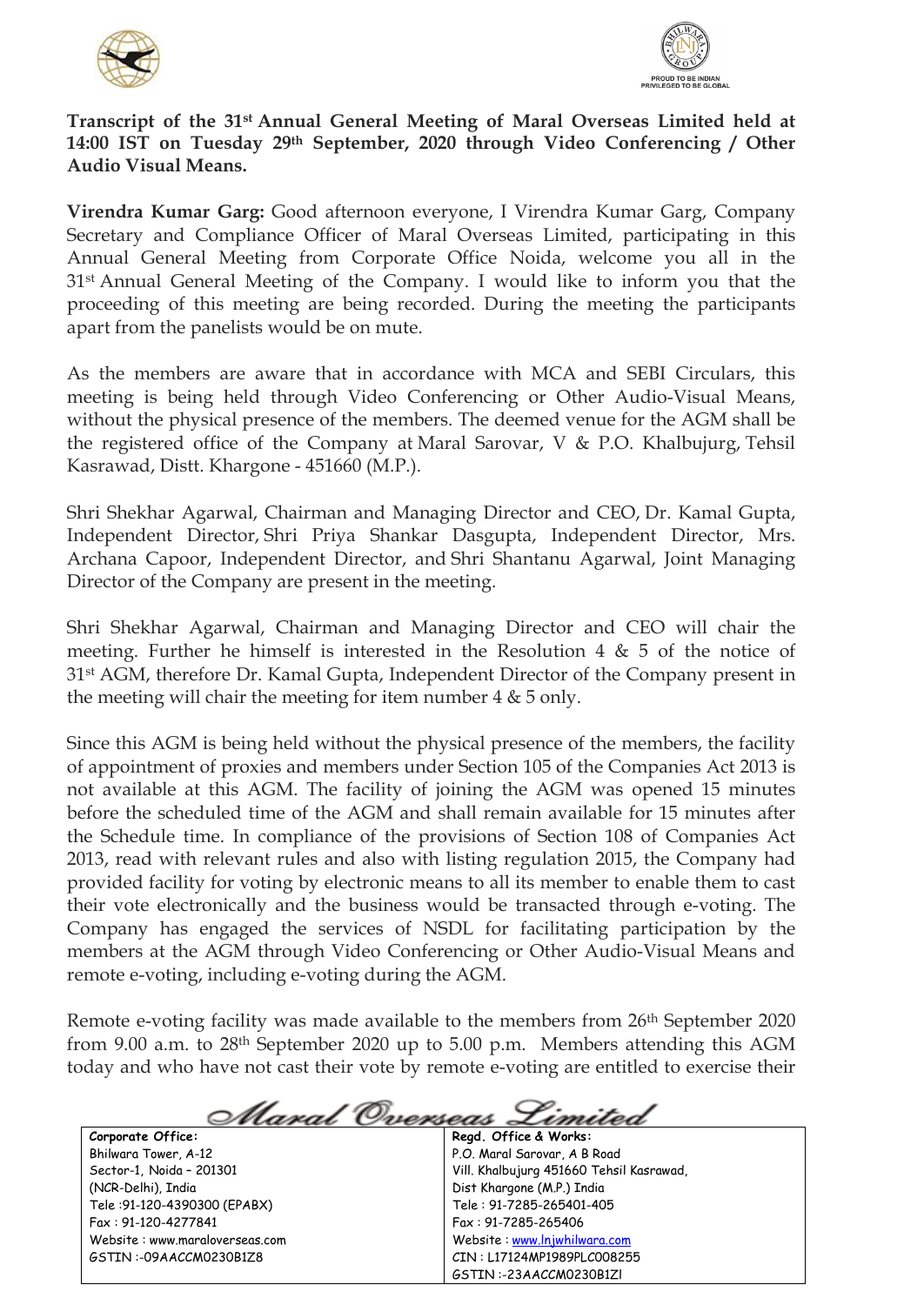



right to vote by the e-voting during the AGM. The Company has appointed Mr. Pranav Kumar, Practicing Company Secretary as the scrutinizer for the 31<sup>st</sup> Annual General Meeting to scrutinize the remote e-voting, including e-voting during the AGM process in the fair and transparent manner. The result will be declared within 48 hours, i.e., on or before 1st October 2020, after considering the e-voting done today by members participating at this AGM and also the remote e-voting already done by the members. The result along with the scrutinizer report shall also be submitted to the stock exchange i.e. NSE and BSE and will also be placed on the website of the Company. The notice of Annual General Meeting and Annual Report were mailed electronically to the shareholders at their email address registered with the Company or depository participant by August 26, 2020. The members were provided an opportunity to inspect the relevant documents, accompanying the notice of 31st AGM. The statutory register maintained as per the Companies Act 2013 are kept open electronically for inspection by the members during the AGM. At this moment 64 participants have joined and hence, the required quorum is present.

Now I request Chairman to please welcome and address the member present at the meeting and also to declare this meeting open. Over to Chairman Sir.

**Shekhar Agarwal:** Thank you Virendra. Good Afternoon friends. I am Shekhar Agarwal, Chairman and Managing Director and CEO of the Company, joining this AGM from my office in Noida. I welcome the members to the 31st Annual General Meeting of the Company. I would like to mention that in view of the massive outbreak of Covid-19 pandemic, social distancing is a norm to be followed and therefore this AGM today is being convened through Video Conferencing or Other Audio-Visual Means. The Company has taken all feasible steps to ensure that the shareholders are provided an opportunity to participate in this AGM, the requisite quorum is present and therefore I call the meeting to order. I welcome my other colleagues on the Board of your Company to the 31st Annual General Meeting. Please allow me to ask the Board of Directors to introduce themselves. Dr. Kamal Gupta:

**Dr. Kamal Gupta:** Good Afternoon everybody, I am Dr. Kamal Gupta, an Independent Director of the Company, Chairman of the Audit Committee, Nomination and Remuneration Committee and Stakeholders Relationship Committee and member of the Corporate Social Responsibility committee. I am joining this AGM from my residence at Noida. Thanks.

**Shekhar Agarwal:** Thank you Dr., Gupta. Shri Priyashankar Dasgupta:

**Shri Priyashankar Dasgupta:** Good Afternoon to all the shareholders, I am P.S. Dasgupta. I am calling into this meeting from Dubai and I am an Independent Director of your Company. Thank you.

**Corporate Office:**

Bhilwara Tower, A-12 Sector-1, Noida – 201301 (NCR-Delhi), India Tele :91-120-4390300 (EPABX) Fax : 91-120-4277841 Website : www.maraloverseas.com GSTIN :-09AACCM0230B1Z8

<u> Maral Overseas Limitei</u> **Regd. Office & Works:** P.O. Maral Sarovar, A B Road Vill. Khalbujurg 451660 Tehsil Kasrawad, Dist Khargone (M.P.) India Tele : 91-7285-265401-405 Fax : 91-7285-265406 Website : [www.lnjwhilwara.com](http://www.lnjwhilwara.com/) CIN : L17124MP1989PLC008255

GSTIN :-23AACCM0230B1Zl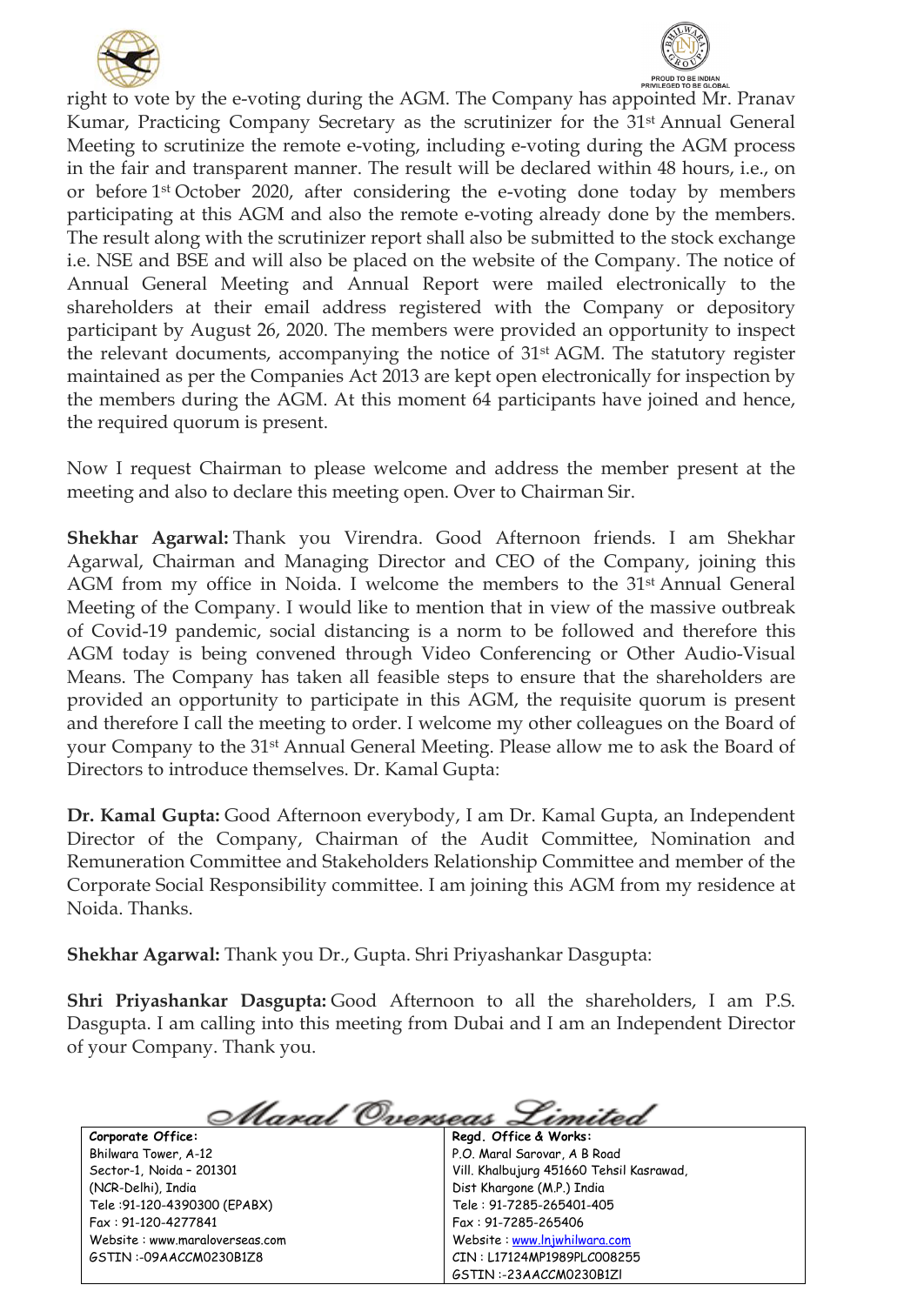



**Shekhar Agarwal:** Thank you Mr. Dasgupta. Ms. Archana Capoor:

**Archana Kapoor:** Good Afternoon everyone, I am Archana Kapoor, Independent Director on the Board of the Company. I have joined this meeting from my residence at New Delhi.

**Shekhar Agarwal:** Thank you Archana Ji. Shri Shantanu Agarwal:

**Shri Shantanu Agarwal:** Good Afternoon everybody. I am Shantanu Agarwal, Joint Managing Director of the Company. I am a member of the Audit Committee, Nomination and Remuneration Committee, Stakeholders Relationship Committee and Corporate Social Responsibility Committee. I am joining this AGM from New Delhi.

**Shekhar Agarwal:** Thank you Shantanu. All the Directors are present in the meeting except Shri Ravi Jhunjhunwala, he has conveyed his inability to attend the meeting due to health reasons and he has sent his good wishes to all the Directors, KPMs, and members present in the meeting. We also have with us representatives from our Statutory Auditor, Shri Neeraj Bansal, S.S. Kothari Mehta & Co. Charted Accountants and Shri P.K. Deora of P.K. Deora & Co., Chartered Accountants. Let me ask the auditors to introduce themselves. Shri Neeraj Bansal:

**Shri Neeraj Bansal:** Good Afternoon respective Board and members present. I am Neeraj Bansal, Audit Partner S.S. Kothari Mehta & Co., Chartered Accountant New Delhi. I am attending this meeting from New Delhi. Thank you.

**Shekhar Agarwal:** Thank you Neeraj Ji. Shri Pawan Deora:

**Shri Pawan Deora:** Good Afternoon to all. I am Pawan Deora, proprietor of P.K. Deora & Co., Chartered Accountant, New Delhi. I am attending this meeting from Noida. Thank you very much.

**Shekhar Agarwal:** Thank you Pawan Ji. We also have with us the representative from our Secretarial Auditor Shri Pranav Kumar, Pranav Kumar and Associates, Company Secretary, Ghaziabad. Shri Pranav Kumar:

**Shri Pranav Kumar:** Good afternoon everyone. I am Pranav Kumar, Audit Partner of Pranav Kumar and Associates, Company Secretaries, Ghaziabad, your Secretarial Auditor of the Company. I am attending this meeting from Delhi and I am also appointed as scrutinizer to scrutinize the remote e-voting, including the e-voting during the AGM process in a fair and transparent manner for this AGM. Thank you everyone.

**Shekhar Agarwal:** Thank you Pranav Ji. We also have Shri Atul Kumar Jain, Chief Financial Officer of the Company; Shri Surender Gupta, AVP Legal Group; Shri

Alaral Overseas imitei

**Corporate Office:** Bhilwara Tower, A-12 Sector-1, Noida – 201301 (NCR-Delhi), India Tele :91-120-4390300 (EPABX) Fax : 91-120-4277841 Website : www.maraloverseas.com GSTIN :-09AACCM0230B1Z8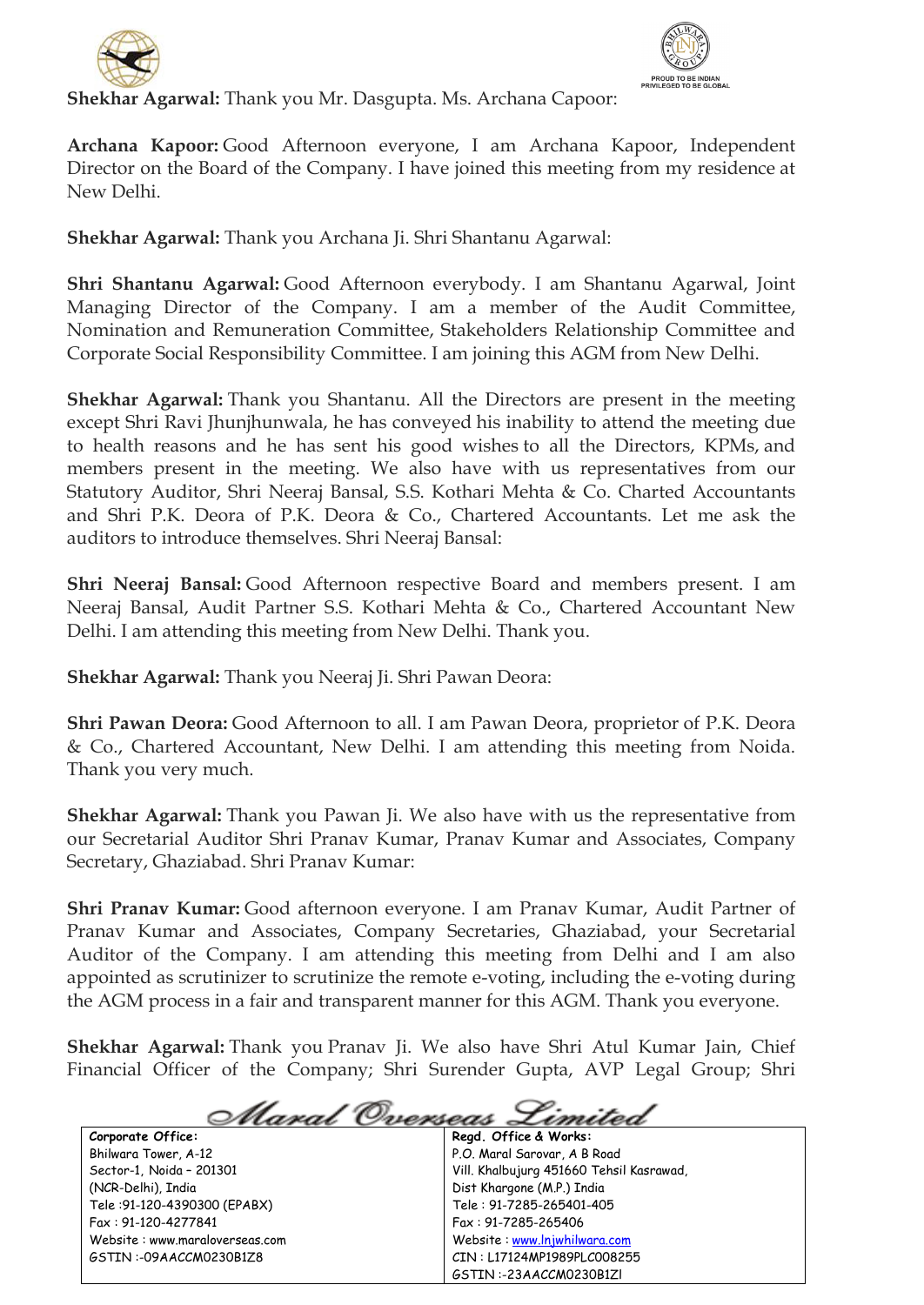



Virendra Kumar Garg, Company Secretary and Compliance Officer. The Annual Report for the financial year ended 31st March 2020, containing the financial statements have already been circulated to the members of the Company electronically. With your permission I take it that you have gone through the same. The Auditor's report on the financial statements and the Secretarial Audit report of the Company for the financial year ended 31st March 2020, do not contain any qualification, reservation, adverse remark or disclaimer. Accordingly, the reports are not required to be read out as per provisions in the Company's Act 2013.

Now with your permission I begin my formal address to the shareholders.

Dear Shareholders, it gives me immense pleasure in welcoming you to the 31<sup>st</sup> Annual General meeting of the Company. At the outset, I would like to present a brief overview of the economic conditions prevailing in the country, as well as across the textile industry. The fiscal year 2019-20 was full of challenges, starting with an already sluggish economic growth accompanied by severe liquidity slump, falling consumption trends and most unprecedented of all, the outbreak of Covid-19 in first quarter of 2020, which resulted in a dismal performance of the economy. Over the past two decades, the global economy has been grappling with volatile, uncertain complex and ambiguous environment. The Covid-19 pandemic has clouded the near-term outlook of the global economy. The pandemic has fundamentally changed the way we work, live and has made 'Work from Home', 'Social Distancing' and 'Higher Technology Adoption' as the new normal.

The Indian Economy posted its steepest contraction on record in the April-June quarter of the current financial year. Due to the strict lockdown imposed to ward off the spread of the deadly Corona virus and that's stalled economic activity, substantially reduced consumption and investment, and led to job and income losses. According to the National Statistical Office, the GDP has shrunk from Rs. 35.35 Lakh Crore in Q1 of 2019- 20 to Rs 26.90 Lakh Crore in the first quarter of 2020-21, showing a contraction of 23.9% as compared to 5.2% growth in the first quarter of 2019-20. With the respect to international numbers a similar trend is likely to emerge. According to the WTO, the world trade is expected to fall between 13% and 32 % in 2020, thereby indicating that the world economy is expected to face recession. India's galloping GDP growth, which was aiming for a USD 5 trillion economy by 2024, seems to have reached a hurdle in the wake of a crisis of unprecedented magnitude.

The country's GDP growth was reduced from 7.5% in the beginning of fiscal 2019-20 to 4.2% at the close of the fiscal year. The deep growth was chiefly due to subdued manufacturing activities, slower credit flow to medium and small enterprises, reduced lending by NBFCs owing to liquidity crunch and the tapering of domestic demand in key sectors. The Indian Economy has been hit hard by Covid-19 and the outbreak of Coronavirus has created havoc in the textile industry across the Globe.

<u>Maral Overseas</u> Zimitei **Regd. Office & Works:**

**Corporate Office:** Bhilwara Tower, A-12 Sector-1, Noida – 201301 (NCR-Delhi), India Tele :91-120-4390300 (EPABX) Fax : 91-120-4277841 Website : www.maraloverseas.com GSTIN :-09AACCM0230B1Z8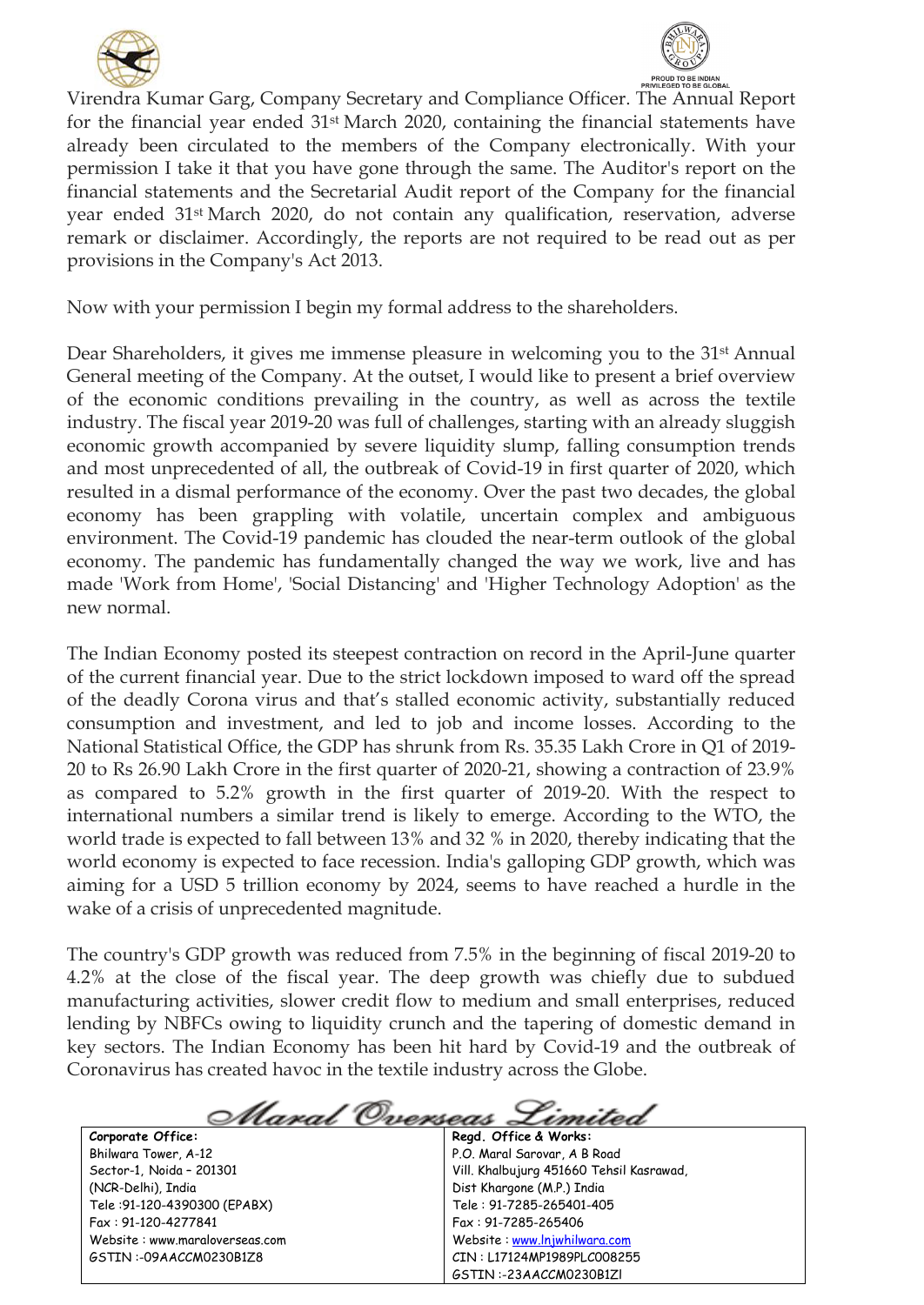



The industry has witnessed many challenges throughout the value chain. As it was slowly coming back to health from the unprecedented shock of GST and demonetization. Other negative economic conditions have further dampened its recovery. The nationwide lockdown has led to a temporary closure of factories and layoff of workers. The pandemic has affected majority of Indian export market, mainly the US and EU together constituting 60% of the total apparel exports from India in value terms. With leading brands having curtailed their operations, booking massive inventory write-downs, causing order cancellations and deferral of orders, leading to inventory build-up and expectation of slower realization of export receivables, and leading to higher working capital requirements. Indian cotton yarn industries likely to witness a decline in revenue and moderation in profit margins in the short term due to weak demands in both domestic and export markets and shutting of manufacturing units following the Covid-19 pandemic.

Owing to unprecedented situation due to spread of Covid-19 pandemic spread across the globe. Global brands were looking at alternate sourcing and reducing their dependence on China by moving their business out of China due to increase in cost and tariff issues with the US and exploring alternate options such as Bangladesh, India, Vietnam, Cambodia and also some African countries as a long-term supplier base. Due to the rapid spread of Covid-19 pandemic, the sales of medical textiles including surgical masks and protective clothing jumped phenomenally and your Company has already started working in this direction and secured good, consistent orders of specially treated fabrics and get garments made from them. While the virus scored globally, the government and the Reserve Bank of India have unleashed several proactive measures to reverse the slowdown, protect the vulnerable sectors and to shore up the economy, that was slowing even before the corona out-break. The government has announced a monetary and fiscal support worth Rs. 20.97 Lakh Crore to mitigate the impact of Corona pandemic, which includes tax breaks for small businesses, announcement of EMI moratorium in loan repayment to the banks, as well as providing adequate low-cost funding by banks, amending labour laws, changing the definition of Micro, Small and Medium Enterprises, and others. To assist financially stressed companies, the RBI, on the recommendations of the K. V. Kamath Committee has introduced a debt restructuring package. The Government has made efforts to gear up the slowing industry by bringing in new regimes including set-up of the national technical textile mission and formulating the New Textile Policy 2020 to make the sector competitive, modern, sustainable, and inclusive.

The operations of the Company were affected due to several domestic as well as international factors. During the year under review, your Company faced unprecedented challenges, difficult market conditions, global economic slowdown, and lockdown situation across the globe towards the fag end of the financial year, resulting into huge losses for the Company. In view of the above, there was an all-round decline

<u> Maral Overseas Limited</u> **Regd. Office & Works:**

Bhilwara Tower, A-12 Sector-1, Noida – 201301 (NCR-Delhi), India Tele :91-120-4390300 (EPABX) Fax : 91-120-4277841 Website : www.maraloverseas.com GSTIN :-09AACCM0230B1Z8

**Corporate Office:**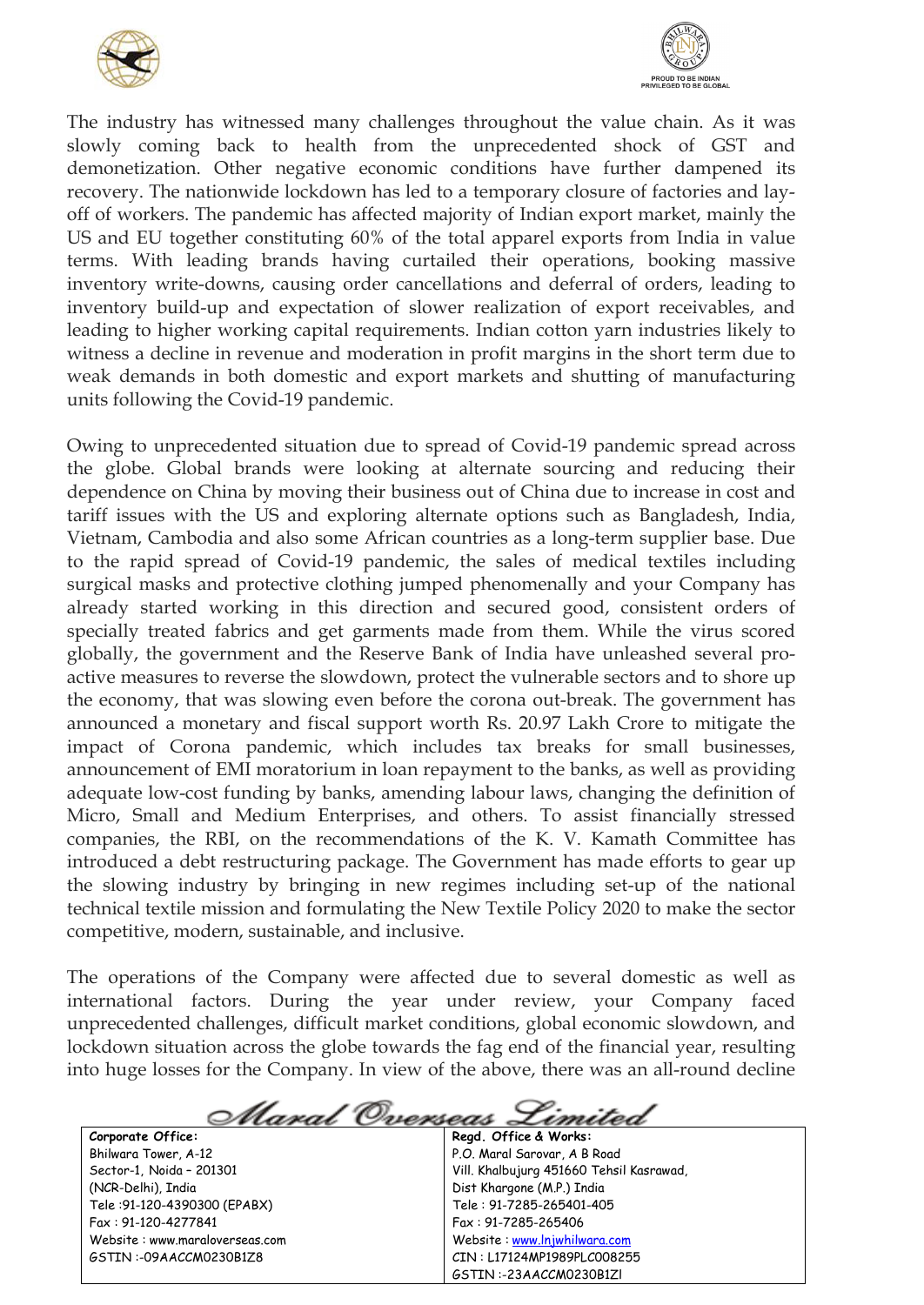



in all segments of the Company in turn-over as well as profitability. The profitability of the Company was affected due to adverse impact of Covid-19 pandemic on the business of the Company, reversal of benefits of merchandize export of India scheme by the government and other conditions. The current business conditions are uncertain and your Company is taking all necessary steps to overcome the situation, perform better and recover lost ground, which include cost optimization and rationalization and is also working on improving and innovating the product mix to improve margins and operational efficiency. As an immediate plan to conserve cash, the Company has put on hold major capital expenditure except for the normal ones which are required for smooth operations of your Company. Your Company is closely observing the economic conditions and taking all measures to boost its performance as soon as the global economic situation would improve.

I now draw your attention to the performance highlights of your Company during the financial year 2019-20. During the financial year ended 31st March 2020, the Company recorded a turnover of Rs 675.95 Crore, against Rs. 757.14 Crore, in the previous year ended 31st March 2019. Further, the operational profit of the Company declined sharply to Rs. 24.83 Crore against Rs.50.65 Crore achieved in the previous year. The Company recorded a net loss of Rs. 15.28 Crore against the net profit of Rs 8.13 Crore reported in the previous year. During the year the Company's exports were to the tune of Rs. 316.47 Crore, against Rs. 380.72 Crore in the previous year and accounted for 46.79% against 49.49% of the previous year. The yarn business accounted for 51.12% against 53.16%, fabric and garments business accounted for 31.85% against 30.79% and 17.03% against 16.04% respectively. During the year under review the Company had also fully capitalized and completed the modernization plan for expansion of product portfolio at a capital outlay of Rs.80 Cr in spinning, yarn dying and processing divisions, as well as the installation of digital printing and the enterprise resource planning module. As a result, the Company will be able to offer a wider range of products and run its business efficiently. In the wake of the national lockdown, the operations at the manufacturing units of the Company were shut down and started in a phased manner with the permission of the local authorities immediately after lifting up lockdown with a very limited manpower. The operational capacity is being increased gradually and normal operations of the Company are expected to resume during the second half of the current financial year and the situation is likely to improve across all segments of business. Your Company is in a position to meet its commitments including timely loan repayments. On behalf of the Board of Directors, I assure the members that your Company would bounce back and would do everything possible to emerge stronger from this global crisis, with reassessed business models and strategies. It will continue to engage deeply with its value chain partners to support them better in these extra ordinary times and also continue to offer world class products to its customers.

I would now like to draw your attention towards the results of the first quarter of the current fiscal 2020-21, where due to the Covid crisis and subsequent closure of the

<u>Maral Overseas</u> Zimitei **Corporate Office: Regd. Office & Works:** P.O. Maral Sarovar, A B Road Bhilwara Tower, A-12 Sector-1, Noida – 201301 Vill. Khalbujurg 451660 Tehsil Kasrawad, (NCR-Delhi), India Dist Khargone (M.P.) India Tele :91-120-4390300 (EPABX) Tele : 91-7285-265401-405 Fax : 91-120-4277841 Fax : 91-7285-265406 Website : www.maraloverseas.com Website : [www.lnjwhilwara.com](http://www.lnjwhilwara.com/) GSTIN :-09AACCM0230B1Z8 CIN : L17124MP1989PLC008255 GSTIN :-23AACCM0230B1Zl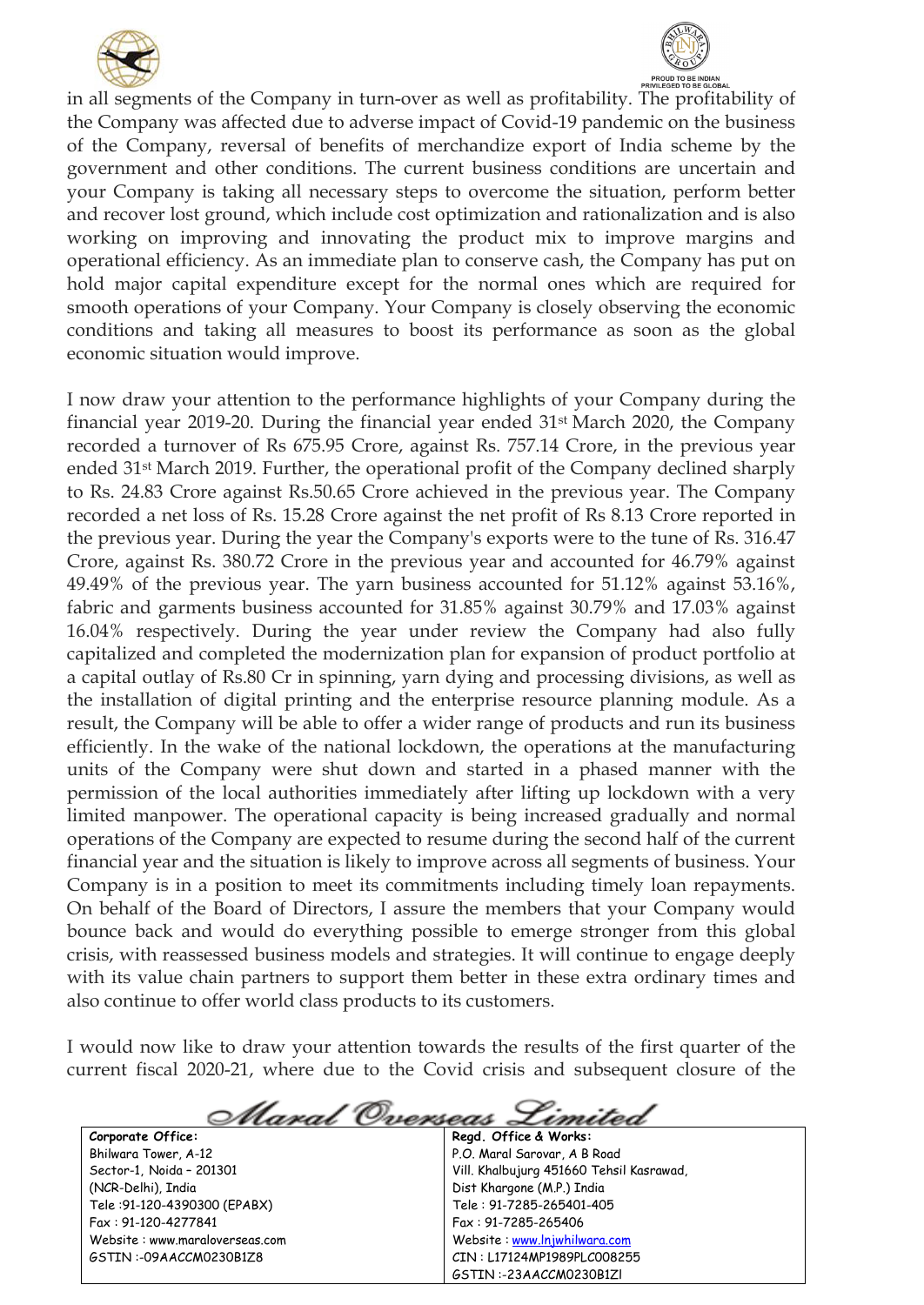



markets and the Company's manufacturing units, your Company recorded a lower turn-over of Rs. 67.22 Crore against Rs. 185.09 Crore in the corresponding period of the last year. The performance of the Company during the first quarter of the current fiscal was adversely impacted due to the lockdown restrictions across the country. Following this, the Company incurred a loss of Rs. 14.89 Crore in the first quarter of 2020-21 against a net profit of Rs 1.09 Crore in the corresponding quarter of last year. However, your Company is making all efforts to emerge stronger.

I take this opportunity to express my sincere gratitude towards my colleagues on the Board for their valuable guidance and advice for the management of your Company. On behalf of your Company's Board I also take this opportunity to express my sincere thanks and gratitude to all our Bankers, Financial Institutions, Central and State Governments, Stakeholders for their cooperation and support, particularly during these very difficult and challenging times and who have stood behind us. Our people are the real source of our success. I take pride in the unswerving contribution and commitment they have shown towards the growth of your Company. Last but not the least, our deepest gratitude to each one of you, our shareholders, I look forward to your on-going support. Thank you.

**Shekhar Agarwal:** With this I handover to the Company Secretary.

**Virendra Kumar Garg:** Thank you Sir. We have also received request from one member of the Company for registration as a speaker shareholder in the AGM today. All those speaker shareholders have been provided with a separate link to attend the meeting and can be allowed to speak at the AGM when their name is called upon. We request the speakers to limit their speech to 3-5 minutes in the benefit of the other shareholders. The Chairman would be responding to such queries either at the AGM or subsequently through email, if any member faces and technical issue kindly contact the helpline of NSDL as provided in the notice of AGM. Now I would like to highlight to the speaker that when I take your name, your mic will be opened by the Moderator of this meeting. You will have to also unmute mic from your end and express your views or ask questions. Now I invite Mr. Kirti Shah, DP ID IN30373510001518, who has registered himself as a speaker to express his views and ask questions. Mr. Kirti Shah? Sir he has not joined. Mr. Kirti Shah?

**Shekhar Agarwal:** He has not joined?

**Virendra Kumar Garg:** He has not joined Sir.

**Shekhar Agarwal:** Is there any other shareholder who has joined?

**Virendra Kumar Garg:** No Sir, but we have received three queries from our chat box. If you allow me, can I read that?

<u> Maral Overseas Limit</u>

**Corporate Office:** Bhilwara Tower, A-12 Sector-1, Noida – 201301 (NCR-Delhi), India Tele :91-120-4390300 (EPABX) Fax : 91-120-4277841 Website : www.maraloverseas.com GSTIN :-09AACCM0230B1Z8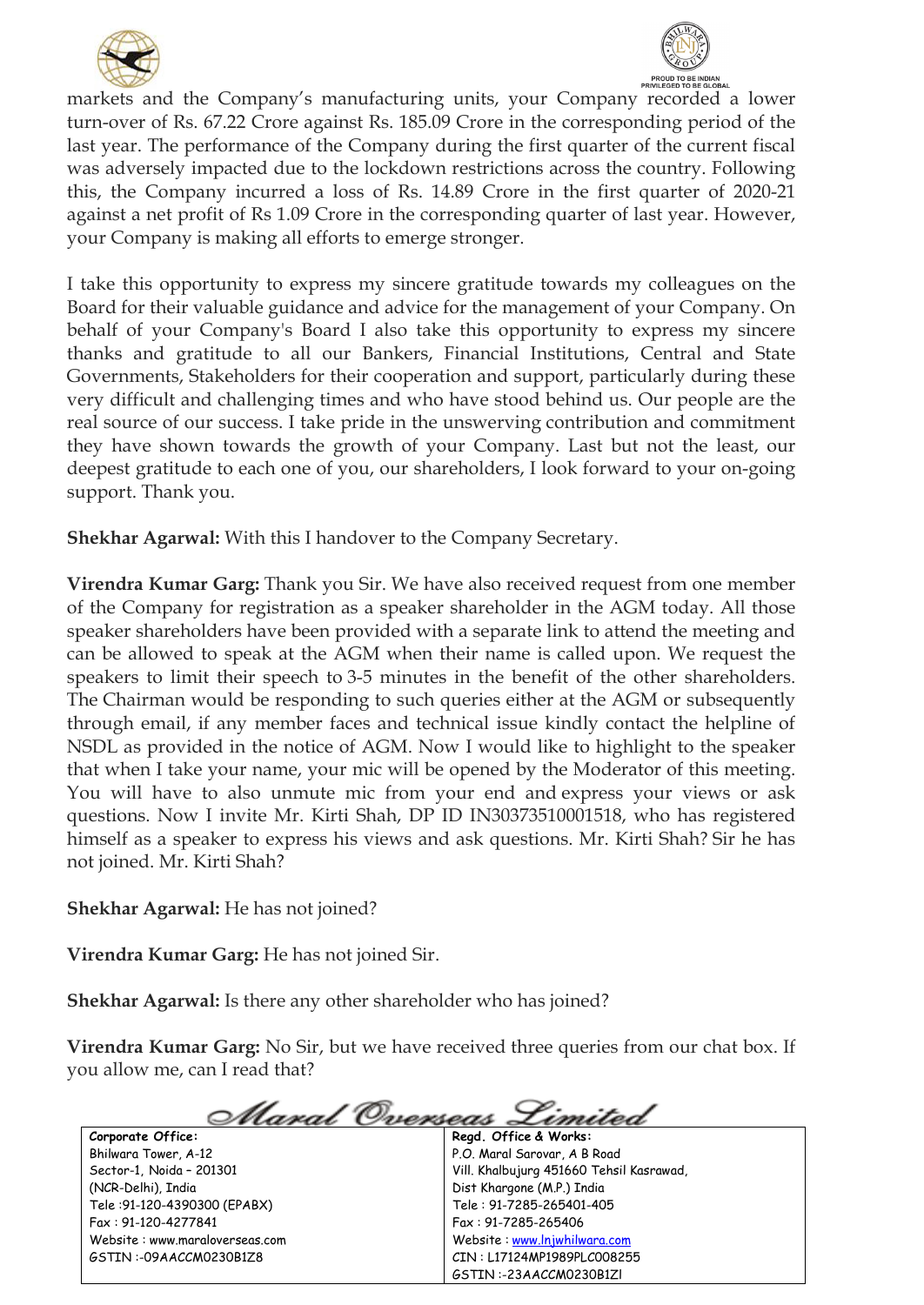



## **Shekhar Agarwal:** Yes Please

**Virendra Kumar Garg:** First question, Mrs. Rajni Gupta DP ID IN300708110182550. Sir your understanding and guidance for financial year 2020-21?

Second question is from Mr. Hardik, why Company's net sales decreasing over the years and what are the future strategy to increase the growth of the Company?

Third question is from Mr. Hardik, since last one-year textile sector has given return around 25%, while Maral Overseas Limited has given negative return around 25% to 30%. So, why only this Company is facing challenges while textile sector is giving return in positive 25%? Any specific reasons Sir?

**Shekhar Agarwal:** Thank you for your queries. I will try and answer them one by one. As I had mentioned in my address also, the year 2019-20 has been a challenging year for us, mainly because of global slowdown in the market and also, we saw a situation where the domestic market was also not performing the way it had in the past and because of this we had to face challenges in terms of proper realization of our goods and the other factor that was very critical for us was that the cotton prices last year were extremely high, it was mainly because of the fact that cotton production across the globe was lower than what was expected and the demand was high. So, the prices were extremely high, and the market was not able to commensurate that increase in cotton prices. Looking at the current year, I have explained that in the first quarter of the current year because of the pandemic lockdown, we were able to run our factories only to the extent of 20% of our capacity. But going forward in the current quarter and going forward in the subsequent quarters, I am very confident that our capacity utilization will be very high. In the current quarter we are looking at a capacity utilization of somewhere in the region of about 75%-80% and this should help us to turn the situation around. We are getting good orders and good response from the market. So, I do see a more positive future in the current financial year.

**Virendra Kumar Garg:** Thank you sir.

**Shekhar Agarwal:** I will now explain the Resolutions which are to be put to vote and we have six Resolutions for approval in this AGM.

**Item number 1** is an Ordinary Business to receive, consider and adopt the audited financial statements for the financial year ended 31st March 2020 and the report of Directors and Auditors thereon.

The Resolution is placed before the meeting to be passed as an **Ordinary Resolution.**

**Corporate Office:** Bhilwara Tower, A-12 Sector-1, Noida – 201301 (NCR-Delhi), India Tele :91-120-4390300 (EPABX) Fax : 91-120-4277841 Website : www.maraloverseas.com GSTIN :-09AACCM0230B1Z8

<u> Maral Overseas Limited</u> **Regd. Office & Works:** P.O. Maral Sarovar, A B Road Vill. Khalbujurg 451660 Tehsil Kasrawad, Dist Khargone (M.P.) India Tele : 91-7285-265401-405 Fax : 91-7285-265406 Website : [www.lnjwhilwara.com](http://www.lnjwhilwara.com/) CIN : L17124MP1989PLC008255

GSTIN :-23AACCM0230B1Zl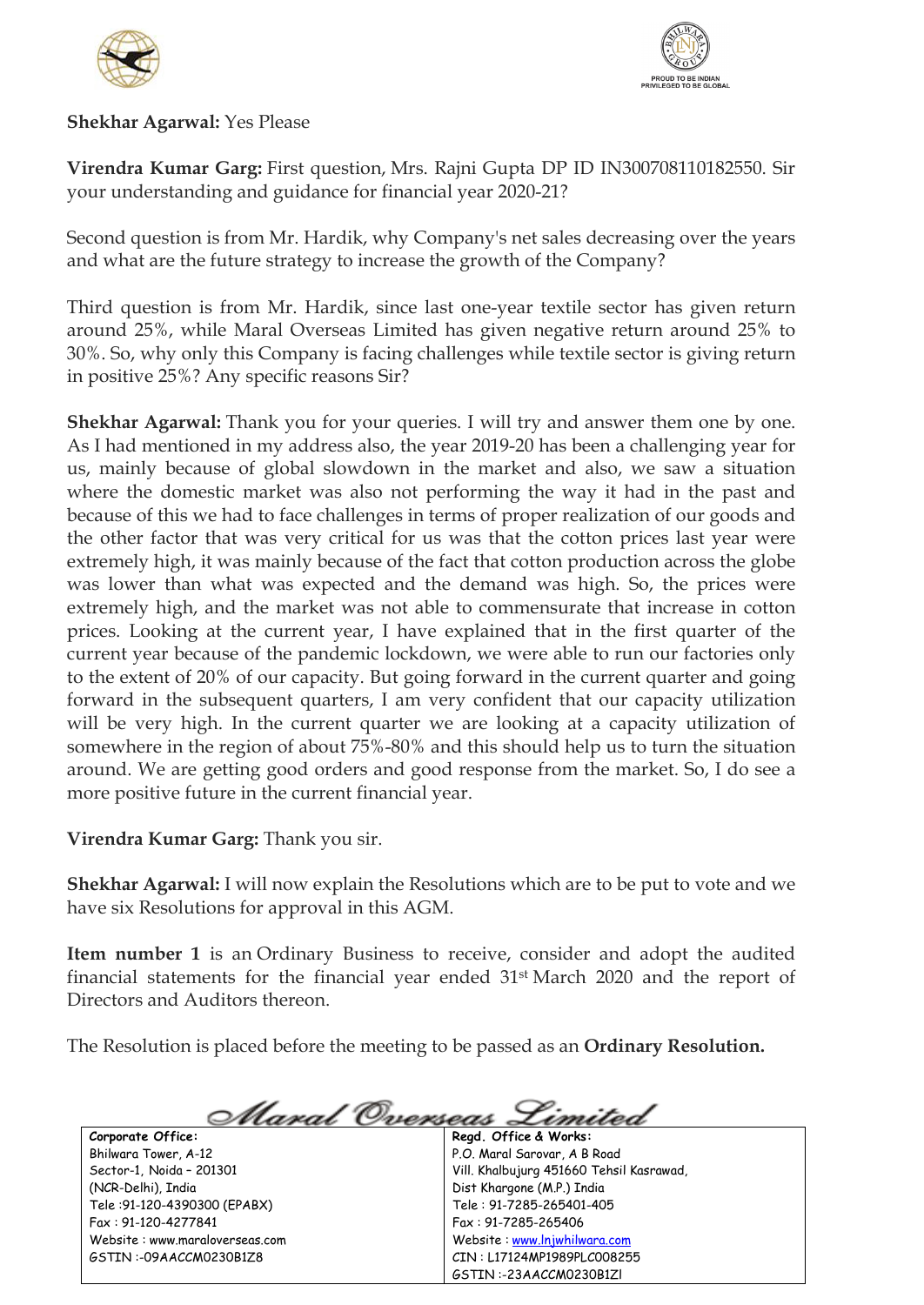



**Item number 2** is an Ordinary Business to appoint a Director in place of Shri Ravi Jhunjhunwala, DIN 00060972 who retires by rotation and being eligible, offers himself for re-appointment.

This Resolution is placed before the meeting to be passed as an **Ordinary Resolution.**

**Item number 3** is a Special Business. Re-appointment of Ms. Archana Capoor, DIN0 1204170, as an Independent Director of the Company for a second term of 5 consecutive years, starting from 6<sup>th</sup> November 2020.

The Resolution is placed before the meeting to be passed as the **Special Resolution**.

Since the next two Resolutions are Resolutions where I am interested, I would now handover to Dr. Kamal Gupta as the Chairman.

**Dr. Kamal Gupta:** Thank you Mr. Chairman.

**Item Number 4** is Special Business. Appointment of Shri Shantanu Aggarwal DIN 02314304, as Joint Managing Director of the Company without remuneration for a period of 5 years, with effect from 19th June 2020.

The Resolution is placed before the meeting to be passed as a **Special Resolution**.

**Item Number 5** is Special Business. Approval of an extension of period of redemption of 600,000, 3% Cumulative Redeemable Preference Shares (CRPS) of Rs.100 each issued to the promoters, which are due for redemption on 31st March 2021 for a period of 1 year, i.e., 31st March 2022.

The Resolution is placed before the meeting to be passed as **Special Resolution.**

Now I handover to Shri Shekhar Agarwal to chair the meeting for rest of the items.

**Shekhar Agarwal:** Thank you Dr. Gupta.

**Item Number 6**, Special Business. Approval of the remuneration payable to M/S K.G. Goyal & Co., Firm Registration Number: 000017, Cost Auditor of the Company for the financial year ending 31st March 2021.

The Resolution is placed before the meeting to be passed as an **Ordinary Resolution**.

Members who have not cast their vote through remote e-voting or e-voting during the proceedings of the AGM are requested to kindly vote on the proposed Resolutions, i.e.,

## <u>Maral Overseas</u> imitea

**Corporate Office:** Bhilwara Tower, A-12 Sector-1, Noida – 201301 (NCR-Delhi), India Tele :91-120-4390300 (EPABX) Fax : 91-120-4277841 Website : www.maraloverseas.com GSTIN :-09AACCM0230B1Z8